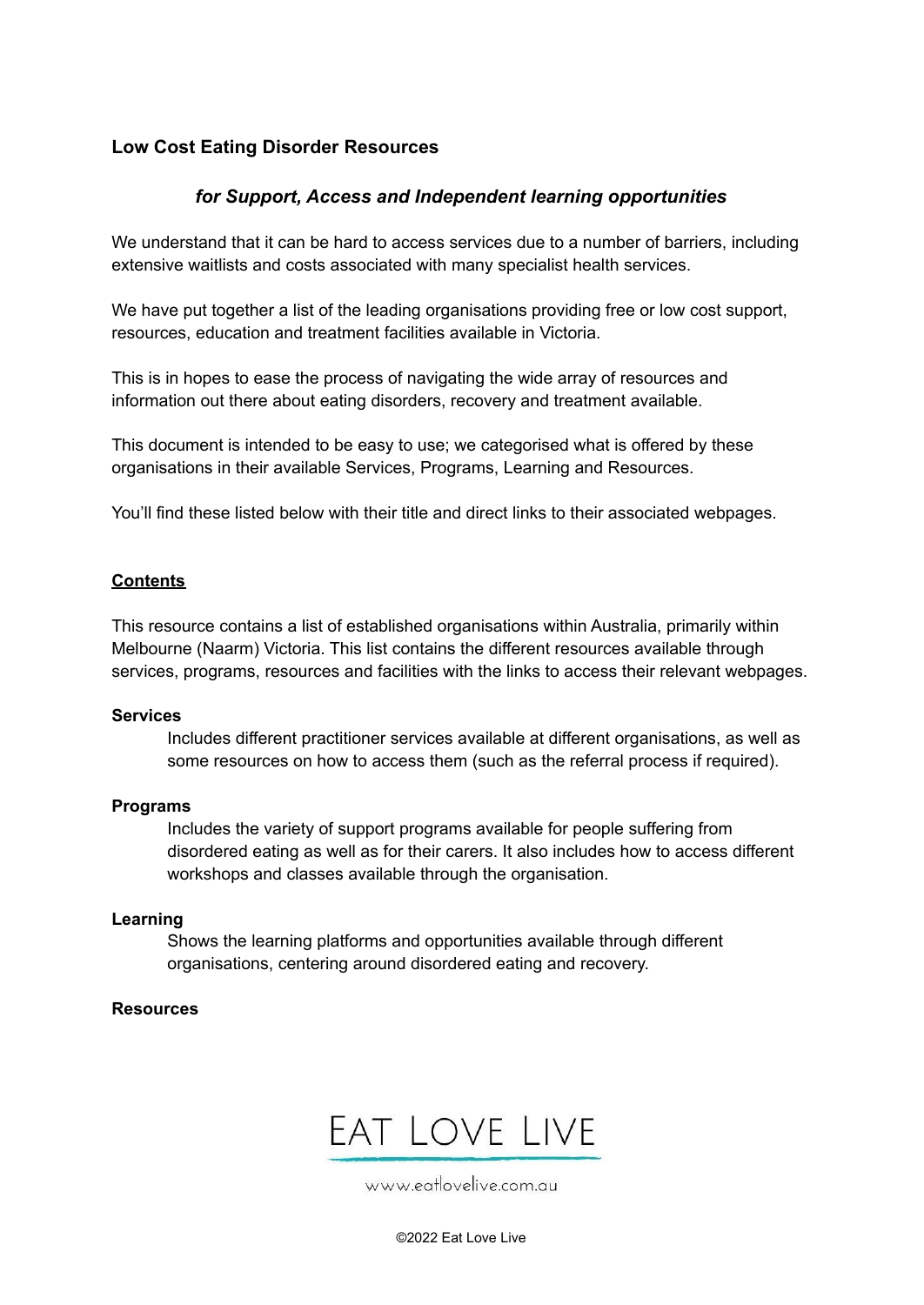Lists the variety of resources available at the leading organisations designed to support client and carer access and knowledge of the medical system and treatment available. This includes resources on: accessing services; support in applying for Eating Disorder Care Plans; accessing medicare and rebates; factsheets on eating disorders and recovery; guides for doctors and medical practices; support lines; and for navigating treatment pathways.

#### **Facilities**

This lists the available facilities providing inpatient, outpatient and day programs in the Private and Public health sectors. It outlines the eligible age range and health facility (typically hospitals) with links to the relevant pages with further information.

#### **LGBTQIA+ Services**

Organisations providing support inclusive of the LGBTQIA+ community.



www.eatlovelive.com.au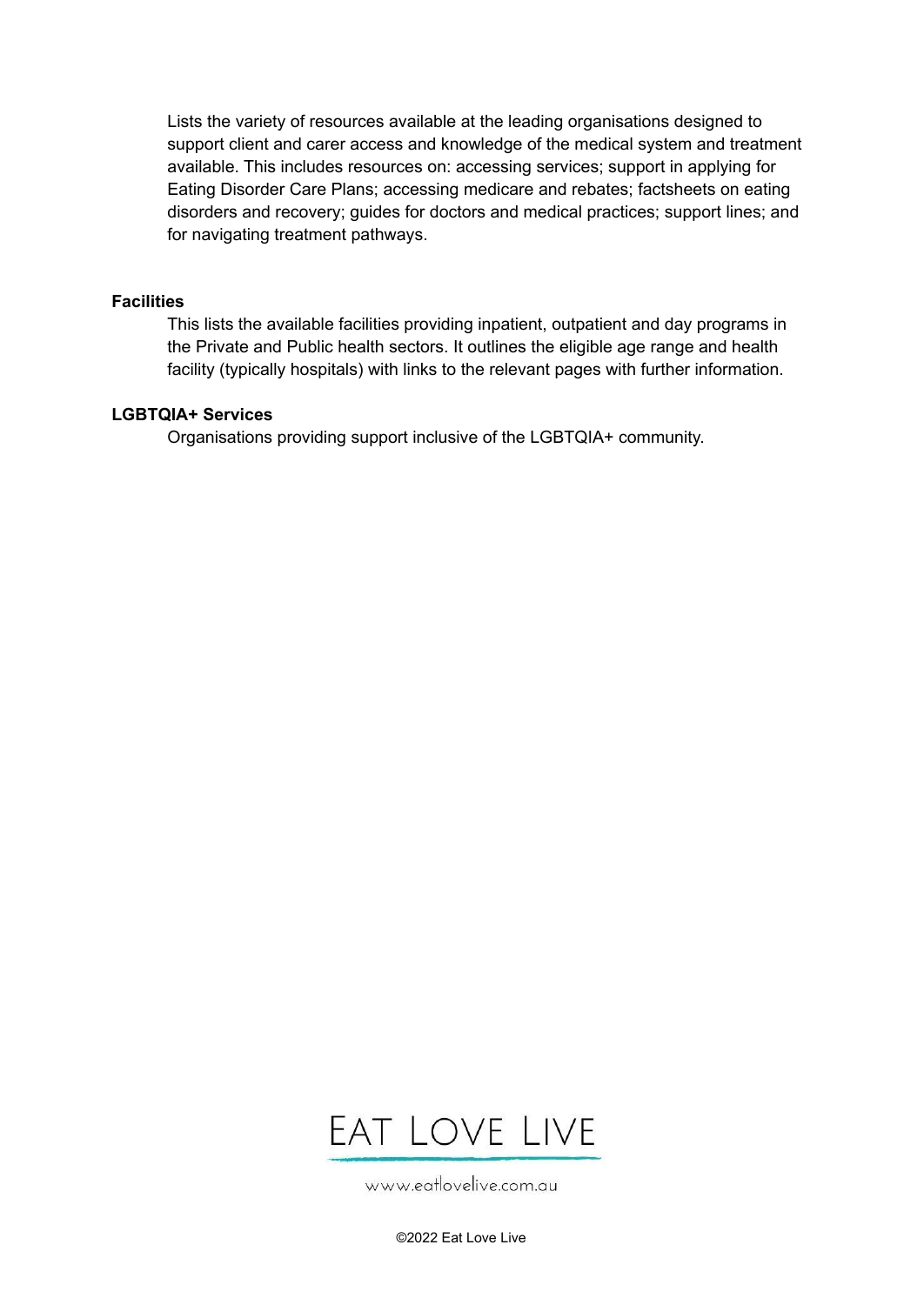### **Services**

| Organisation                     | <b>Service</b>                       | Link                                                                                           |
|----------------------------------|--------------------------------------|------------------------------------------------------------------------------------------------|
| <b>Butterfly Foundation</b>      |                                      |                                                                                                |
|                                  | Refer to our Services                | https://butterfly.org.au/health-professionals/refer-to-our-services/                           |
|                                  | Referral Database                    | https://events.butterfly.org.au/portal/ReferralSearch/SearchTreatment                          |
| <b>Eating Disorders Victoria</b> |                                      |                                                                                                |
|                                  | Peer Mentoring Program               | https://www.eatingdisorders.org.au/find-support/peer-mentoring-progra<br>m/                    |
|                                  | SE-ED Program                        | https://www.eatingdisorders.org.au/find-support/edv-se-ed-program/                             |
|                                  | <b>Telehealth Counseling Service</b> | https://www.eatingdisorders.org.au/find-support/eating-disorder-wellbein<br>g-support-program/ |
|                                  | <b>Telehealth Nurse</b>              | https://www.eatingdisorders.org.au/find-support/telehealth-nurse/                              |
|                                  | <b>Dietitian</b>                     | https://www.eatingdisorders.org.au/find-support/eating-disorder-dietitian                      |
|                                  | Psychology Clinic                    | https://www.eatingdisorders.org.au/find-support/eating-disorder-psychol<br>ogist/              |

### **Programs**

| - | .<br>-uus |
|---|-----------|
|   |           |

## EAT LOVE LIVE

www.eatlovelive.com.au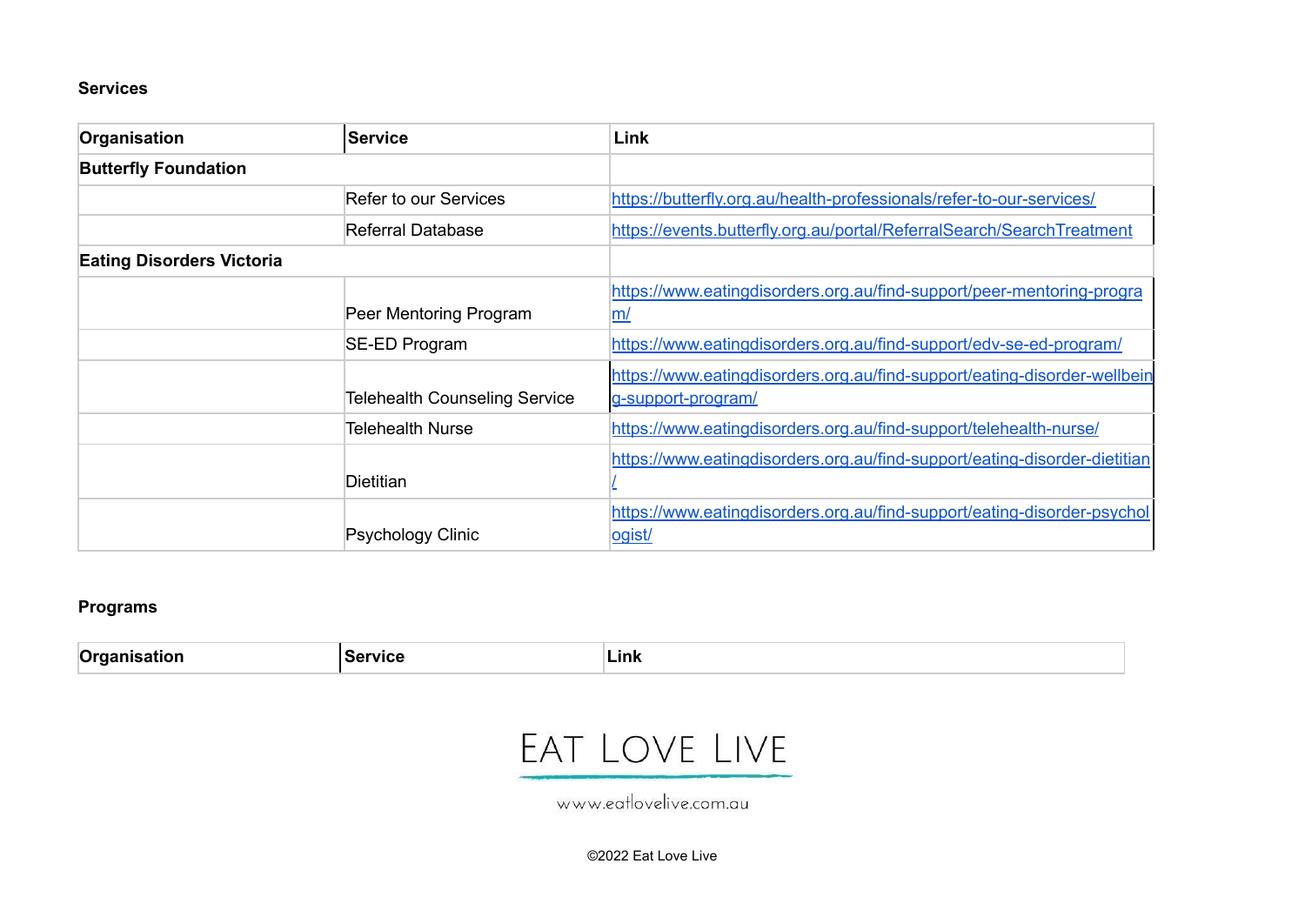| <b>Butterfly Foundation</b>      |                                                                            |                                                                                             |
|----------------------------------|----------------------------------------------------------------------------|---------------------------------------------------------------------------------------------|
|                                  | Youth Program                                                              | https://butterfly.org.au/get-support/outpatient-treatment-programs/yo<br>uth-program/       |
|                                  | <b>Recovery Program Emerging</b>                                           | https://butterfly.org.au/get-support/support-programs/recovery-progra<br>m-emerging/        |
|                                  |                                                                            | Recovery Support Groups - Onlinehttps://butterfly.org.au/get-support/online-support-groups/ |
|                                  | Face-to-Face Support Groups                                                | https://butterfly.org.au/get-support/face-to-face-support-groups/                           |
| <b>Eating Disorders Victoria</b> |                                                                            |                                                                                             |
|                                  | Workshops and Group Programs                                               | https://www.eatingdisorders.org.au/find-support/workshops-and-grou<br>p-programs/           |
|                                  | LGBTQIA+ Support Group,<br><b>BLOOM</b>                                    | https://events.humanitix.com/bloom-online-support-group                                     |
|                                  | Larger Body Support Group,<br><b>VIVA</b>                                  | https://events.humanitix.com/viva-online-support-group                                      |
|                                  | ED and other health conditions,<br>COSMO                                   | https://events.humanitix.com/cosmo-online-support-group                                     |
|                                  | <b>Binge Eating and other</b><br>compensatory behaviours,<br><b>BEYOND</b> | https://events.humanitix.com/beyond-online-support-group                                    |
|                                  | Restrictive and other<br>compensatory behaviours,<br><b>REACH</b>          | https://events.humanitix.com/reach-online-support-group                                     |

## EAT LOVE LIVE

www.eatlovelive.com.au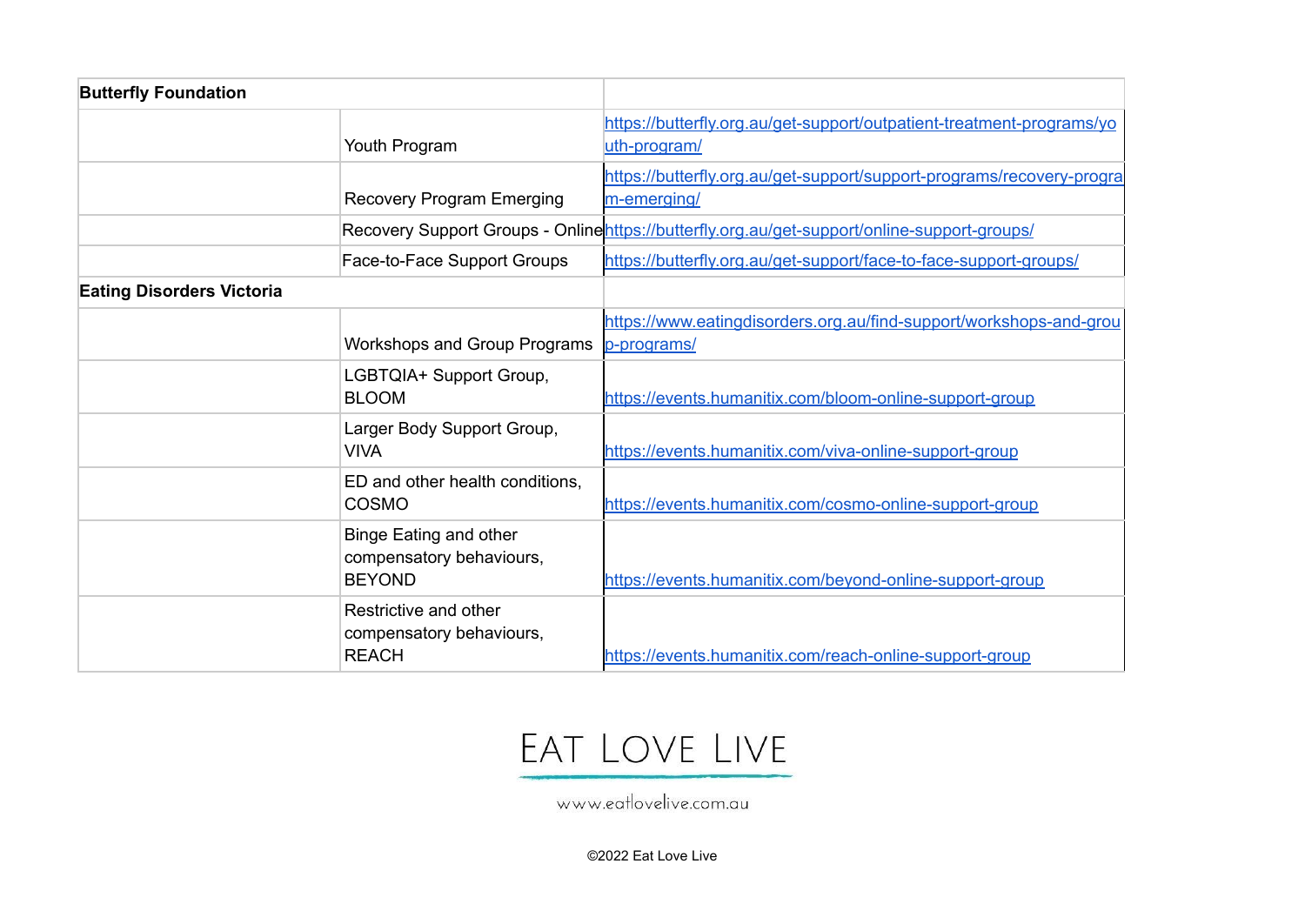| For carers and support, rALLY | https://events.humanitix.com/rally-online-support-group            |
|-------------------------------|--------------------------------------------------------------------|
| Carer Courses                 | https://www.eatingdisorders.org.au/find-support/edv-carer-courses/ |
| Events - Workshops and        |                                                                    |
| Programs                      | https://www.eatingdisorders.org.au/whats-on-at-edv/                |

### **Learning**

| Organisation                                     | <b>Service</b>                  | Link                                           |
|--------------------------------------------------|---------------------------------|------------------------------------------------|
| <b>Eating Disorders Victoria</b>                 |                                 |                                                |
|                                                  | Thinkific - eLearning Platform  | https://eatingdisordersvictoria.thinkific.com/ |
| Centre of Excellence for Eating Disorders (CEED) |                                 |                                                |
|                                                  | For Carers: Feed Your Instrinct | https://feedvourinstinct.com.au/               |
|                                                  | Reach Out and Recover           | https://reachoutandrecover.com.au/             |

### **Resources**

| Organisation                     | <b>Service</b> | Link. |
|----------------------------------|----------------|-------|
| <b>Eating Disorders Victoria</b> |                |       |

## EAT LOVE LIVE

www.eatlovelive.com.au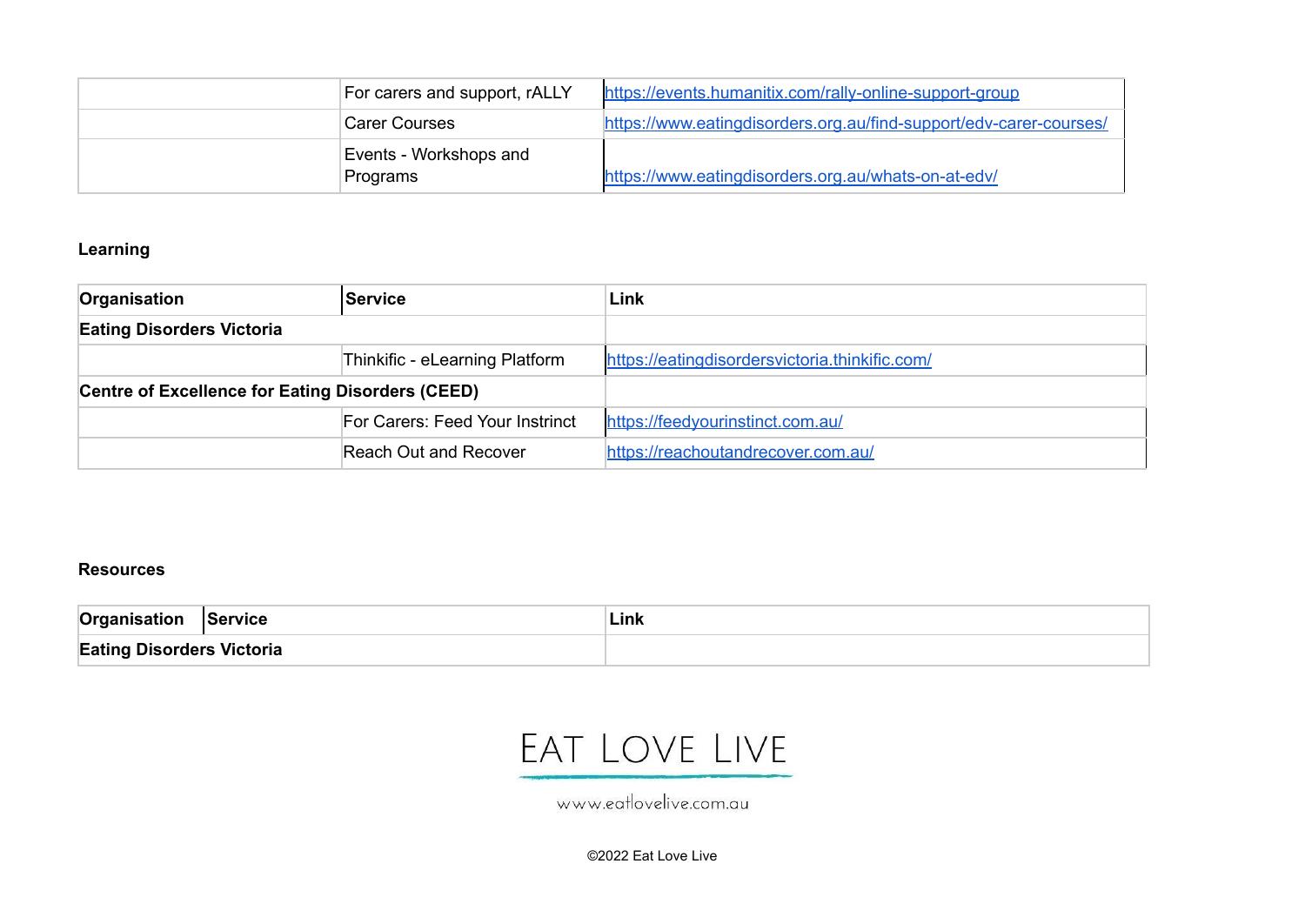| Understanding Medicare ED Plans FAQ              | https://butterfly.org.au/health-professionals/understanding-medicare-eat<br>ing-disorder-plans-fags/                                |
|--------------------------------------------------|-------------------------------------------------------------------------------------------------------------------------------------|
| Resources (Factsheets)                           | https://www.eatingdisorders.org.au/eating-disorders-a-z/eating-disorder-<br>facts-and-resources/                                    |
| Hub - Contact Helpline                           | https://www.eatingdisorders.org.au/find-support/eating-disorder-helpline                                                            |
| <b>Book Store</b>                                | https://www.eatingdisorders.org.au/find-support/eating-disorder-wellbein<br>g-support-program/                                      |
| Talking to my Doctor                             | https://www.eatingdisorders.org.au/my-eating-disorder-recovery-journey<br>/talking-to-my-eating-disorder-doctor/                    |
| Medicare for EDs                                 | https://www.eatingdisorders.org.au/eating-disorders-a-z/medicare-eatin<br>g-disorders/                                              |
| <b>Treatment Pathways for Adults</b>             | https://www.eatingdisorders.org.au/my-eating-disorder-recovery-journey<br>/eating-disorder-treatment-for-adults/#                   |
| Treatment Pathways for Children and Young People | https://www.eatingdisorders.org.au/my-eating-disorder-recovery-journey<br>/eating-disorder-treatment-for-children-and-young-people/ |
| Cost of ED Treatment                             | https://www.eatingdisorders.org.au/my-eating-disorder-recovery-journey<br>/cost-of-eating-disorder-treatment/                       |
| Inside Out                                       |                                                                                                                                     |
| <b>Treatment Team Builder</b>                    | https://insideoutinstitute.org.au/treatment-team-builder/#gsc.tab=0                                                                 |
| <b>Medicare Process</b>                          | https://insideoutinstitute.org.au/medicare/for-me/process                                                                           |

## EAT LOVE LIVE

www.eatlovelive.com.au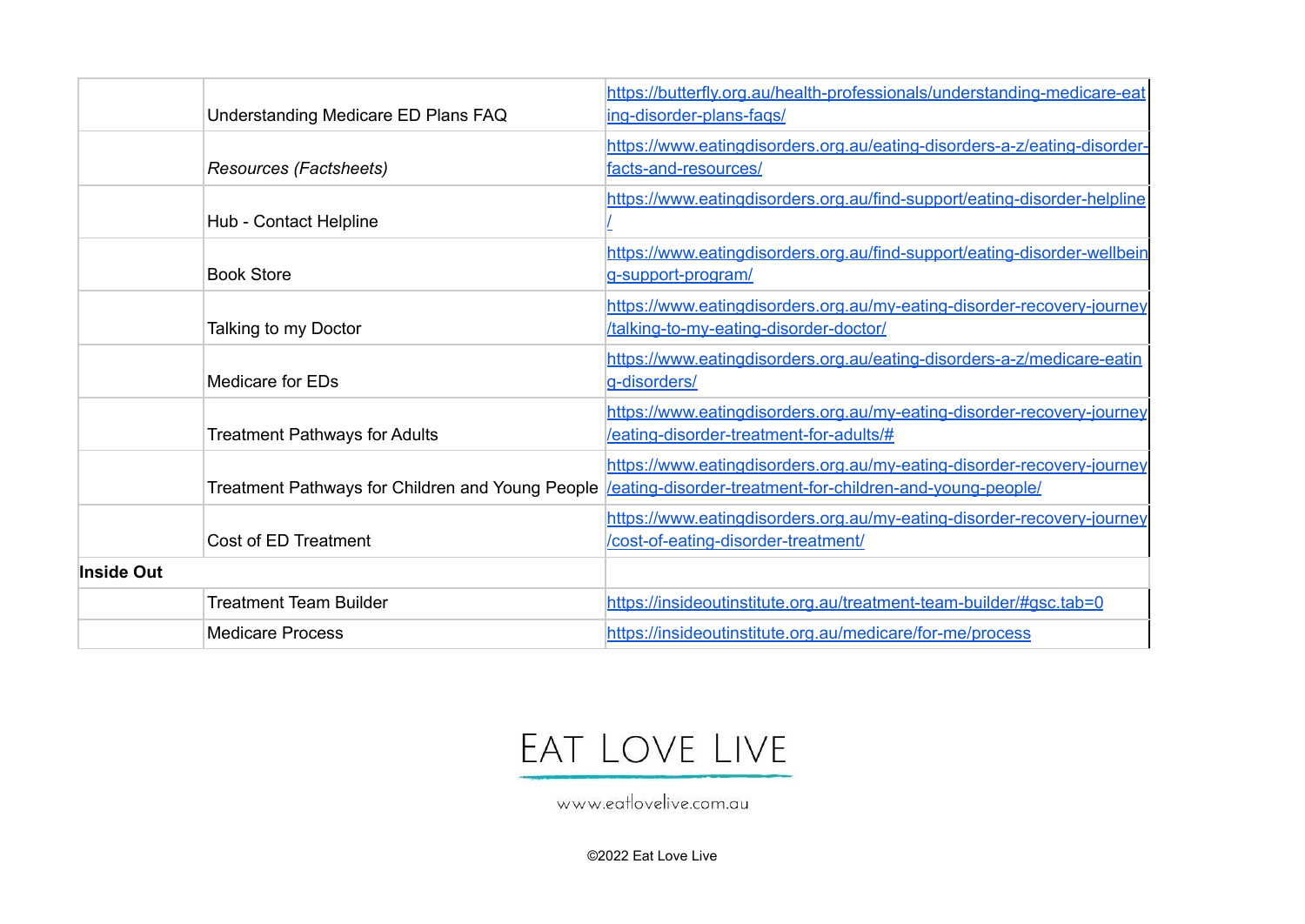| <b>National Eating Disorders Collaboration (NEDC)</b>   |                                                                                                     |
|---------------------------------------------------------|-----------------------------------------------------------------------------------------------------|
| <b>Consumer Checklist</b>                               | https://nedc.com.au/assets/NEDC-Resources/Consumer_checklist_final<br>.pdf                          |
| <b>ED Treatment and Management Plan</b>                 | https://nedc.com.au/eating-disorder-resources/ed-treatment-and-mange<br>ment-plans/                 |
| <b>Centre of Excellence for Eating Disorders (CEED)</b> |                                                                                                     |
| Accessing Treatment Services in Victoria                | https://ceed.org.au/service-systems-victoria/accessing-treatment-servic<br>es-in-victoria-overview/ |
| Access: Youth (under 18)                                | https://ceed.org.au/service-systems-victoria/children-and-adolescents-u<br>nder-18-years/           |
| Access: Young Adults (18-25)                            | https://ceed.org.au/service-systems-victoria/young-adults-between-18-2<br>5-years/                  |
| Access: Adults (25+)                                    | https://ceed.org.au/service-systems-victoria/adults-over-25-years/                                  |
| <b>Resources and Guidelines (links)</b>                 | https://ceed.org.au/resources-and-links/                                                            |

### **Facilities**

| Link<br><b>Organisation / Service</b> |                                                     | <b>Notes</b>                                     |
|---------------------------------------|-----------------------------------------------------|--------------------------------------------------|
| <b>Public Health Inpatient</b>        |                                                     |                                                  |
|                                       | https://www.barwonhealth.org.au/services-department | Provides support to children and youth (up to 25 |
| Barwon Health                         | s/mental-health/item/eating-disorder-service        | years)                                           |

# EAT LOVE LIVE

www.eatlovelive.com.au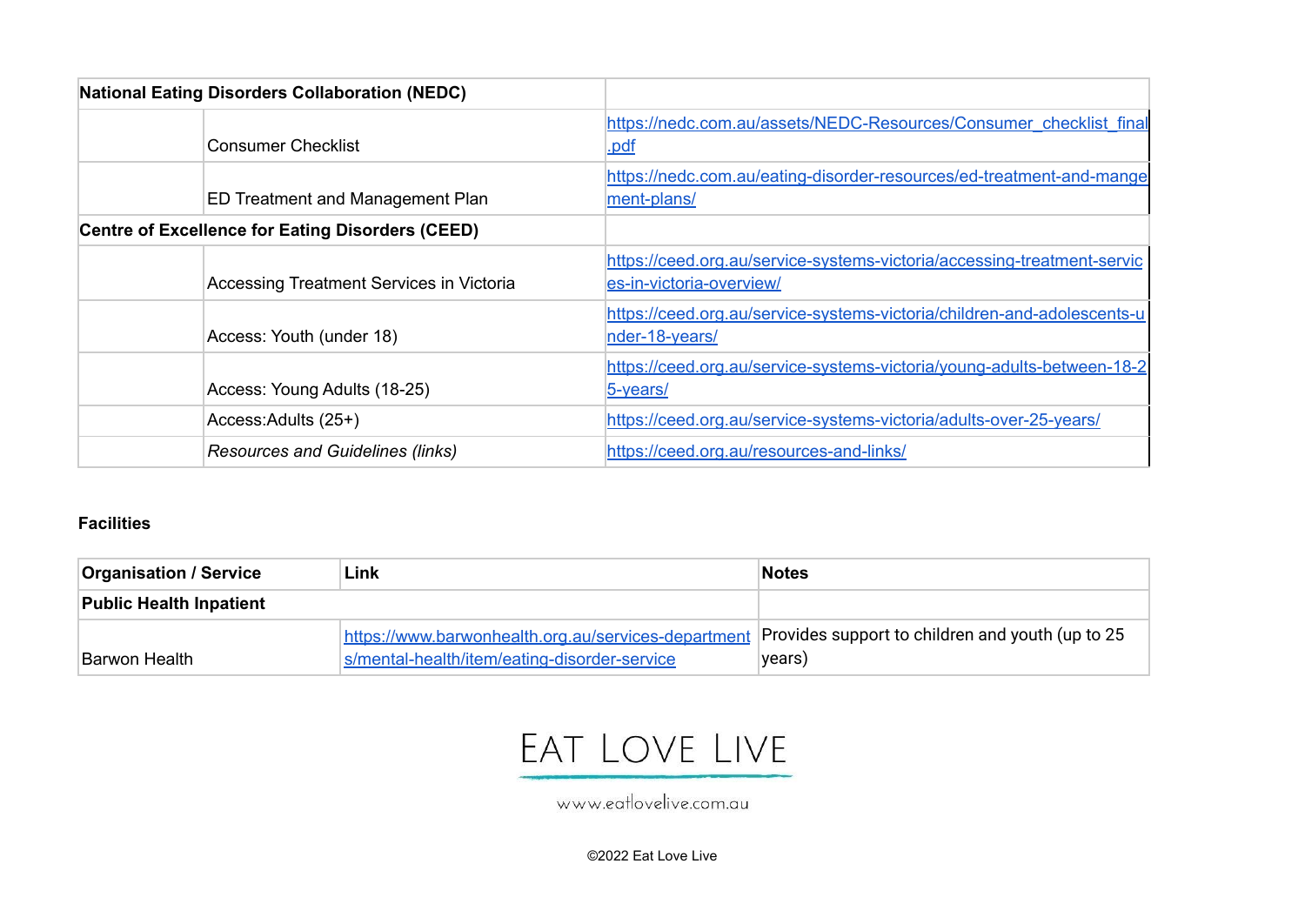| The Royal Childrens Hospital         | https://www.rch.org.au/adolescent-medicine/eating-dis Services are mainly for young people aged 0-15<br>orders-service/                  | years and their families.                                                                        |
|--------------------------------------|------------------------------------------------------------------------------------------------------------------------------------------|--------------------------------------------------------------------------------------------------|
| <b>Alfred Health</b>                 | https://www.alfredhealth.org.au/services/eating-disord<br>ers/                                                                           | Provides treatment for people up to 24 years of age                                              |
| The Royal Melbourne,<br>NorthWestern | https://www.nwmh.org.au/professionals/services/speci<br>alty-services/eating-disorders-program/inpatient-progr<br>am                     | Provides treatment for adults (18 years and over).                                               |
| St Vincents, Austin Health           | https://www.svhm.org.au/our-services/departments-an<br>d-services/b/body-image-eating-disorders-treatment-a<br>nd-recovery-service-betrs | Provides support to anyone over the age of 18                                                    |
| Monash Heath                         | https://monashhealth.org/services/eating-disorders/                                                                                      | provides intensive support to individuals 18 years<br>of age and over.                           |
| <b>Bendigo Health</b>                | https://www.bendigohealth.org.au/AdultCommunityMe Provides to adult patients aged 25 to 65 years<br>ntalHealth/                          | living in the Bendigo region.                                                                    |
| <b>Private Health Inpatient</b>      |                                                                                                                                          |                                                                                                  |
| Geelong Clinic                       | https://thegeelongclinic.com.au/inpatient-services/eati<br>ng-disorders                                                                  | Specifically designed to assist patients 16 years<br>and above,                                  |
| The Melbourne Clinic                 | https://themelbourneclinic.com.au/services/inpatient-p<br>rograms/eating-disorders                                                       | Services are for people aged 18 and above. Under<br>18 can have appointments with Psychiatrists. |
| <b>Public Health Outpatient</b>      |                                                                                                                                          |                                                                                                  |
| Monash Health                        | https://monashhealth.org/services/eating-disorders/                                                                                      | Provides treatment to people over the age of 18.                                                 |
| The Royal Melbourne,                 | https://www.nwmh.org.au/professionals/services/speci Provides treatment for adults (18 years and over).                                  |                                                                                                  |

# EAT LOVE LIVE

www.eatlovelive.com.au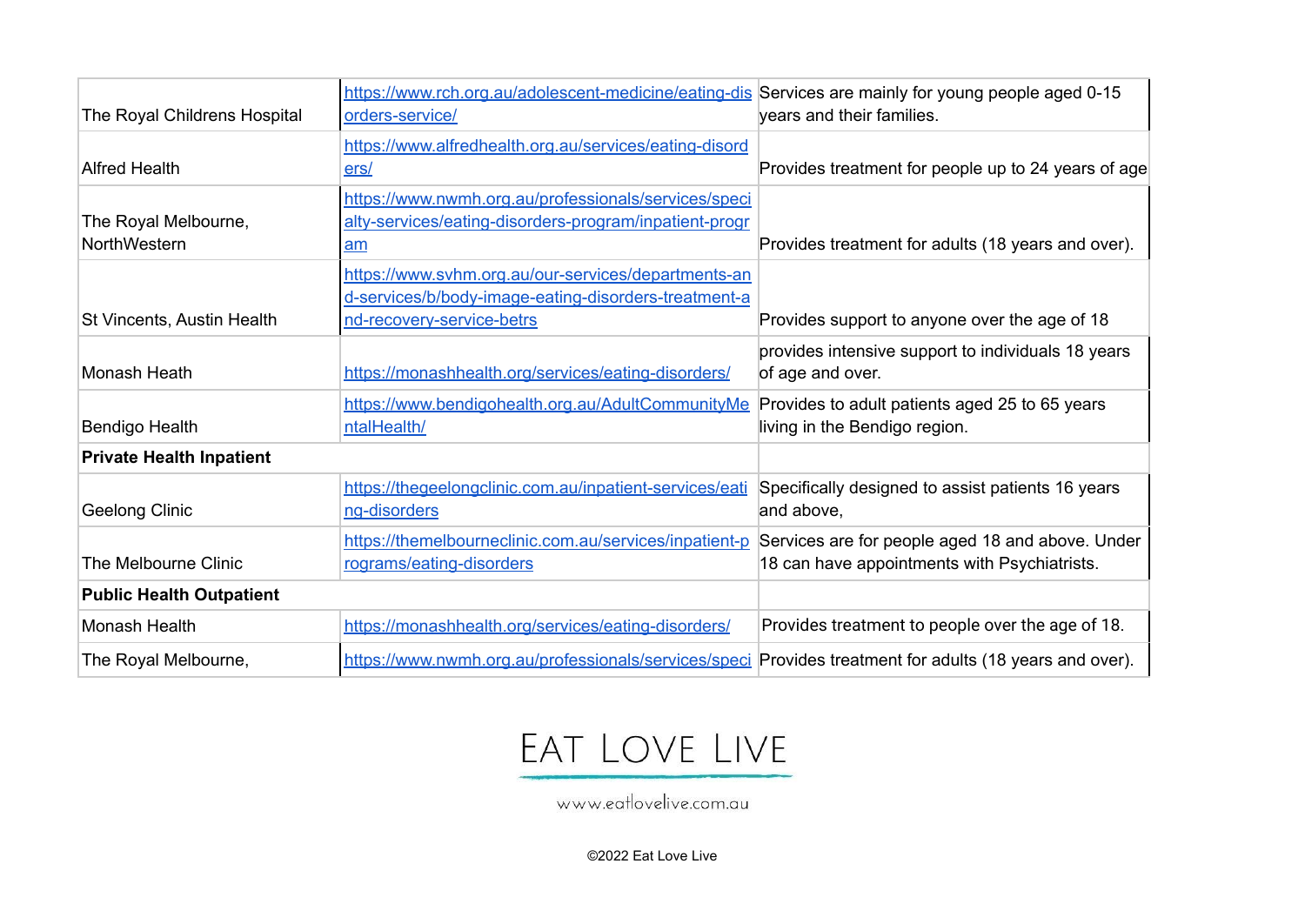| NorthWestern                       | alty-services/eating-disorders-program/outpatient-clini |                                                    |
|------------------------------------|---------------------------------------------------------|----------------------------------------------------|
|                                    |                                                         |                                                    |
| <b>Public Health Day Programs</b>  |                                                         |                                                    |
| The Royal Melbourne,               | https://www.nwmh.org.au/professionals/services/speci    |                                                    |
| NorthWestern                       | alty-services/eating-disorders-program                  | Provides treatment for adults (18 years and over). |
|                                    | https://www.syhm.org.au/our-services/departments-an     |                                                    |
|                                    | d-services/b/body-image-eating-disorders-treatment-a    |                                                    |
| St Vincents Hospital               | nd-recovery-service-betrs                               | Provides treatment to people aged 12-24 years.     |
|                                    |                                                         | Provides intensive treatment to individuals aged   |
| Monash Health                      | https://monashhealth.org/services/eating-disorders/     | 12-24 years.                                       |
|                                    | https://thegeelongclinic.com.au/day-services/eating-di  | For adults aged 16 and above, with attendance      |
| Geelong Clinic                     | sorders-RISE                                            | required once a week for 8 weeks.                  |
|                                    |                                                         | Group program for carers of people with an eating  |
|                                    | https://www.barwonhealth.org.au/services-department     | disorder, which runs three times / year for six    |
| <b>Barwon Health</b>               | s/mental-health/item/eating-disorder-service            | lweeks.                                            |
| <b>Private Health Day Programs</b> |                                                         |                                                    |
|                                    |                                                         | Provides support to people aged 18 and above.      |
|                                    | https://themelbourneclinic.com.au/services/inpatient-p  | Under 18 can have appointments with                |
| The Melbourne Clinic               | rograms/eating-disorders                                | Psychiatrists.                                     |

**LGBTQIA+ Services**

## EAT LOVE LIVE

www.eatlovelive.com.au